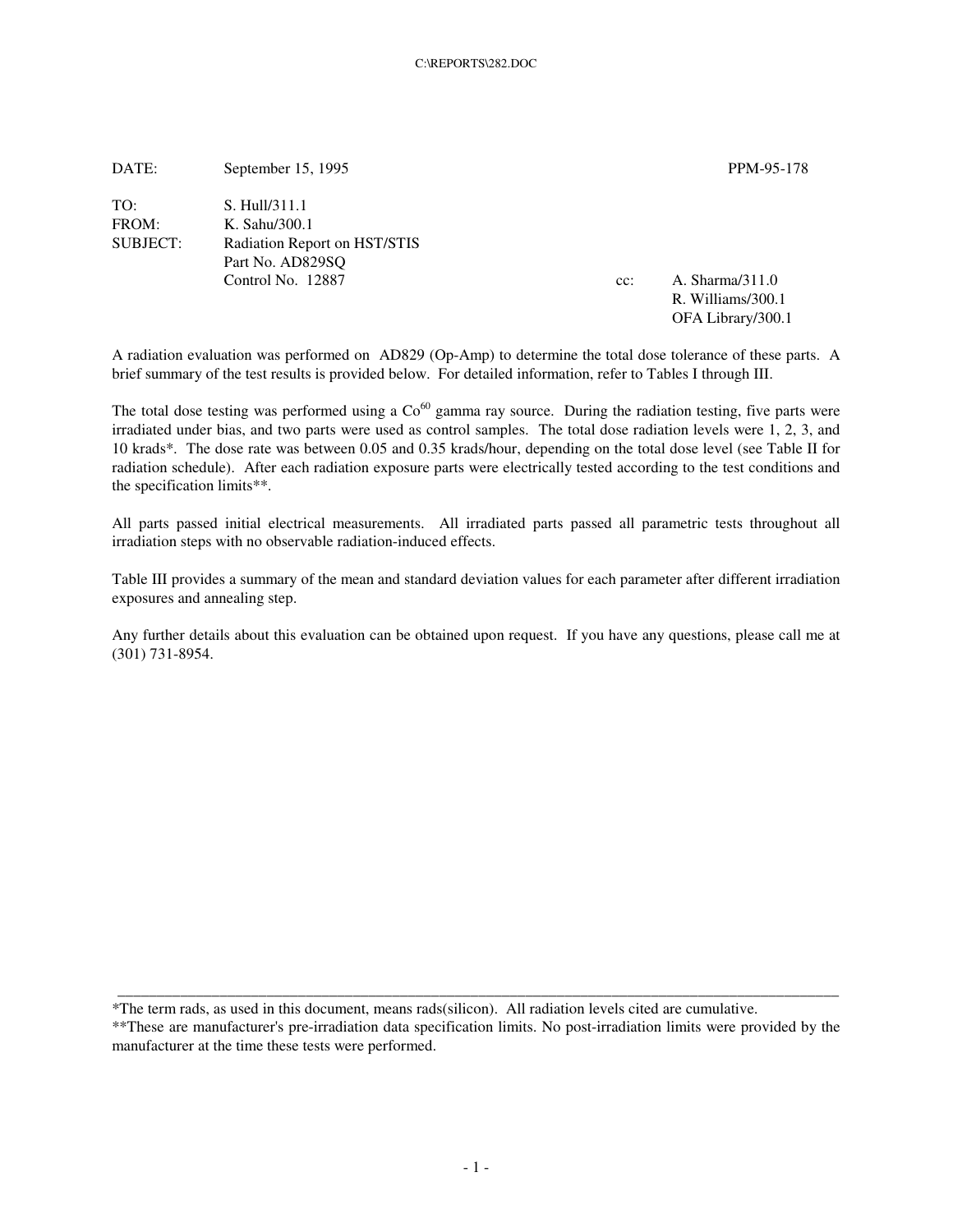#### C:\REPORTS\282.DOC

## ADVISORY ON THE USE OF THIS DOCUMENT

The information contained in this document has been developed solely for the purpose of providing general guidance to employees of the Goddard Space Flight Center (GSFC). This document may be distributed outside GSFC only as a courtesy to other government agencies and contractors. Any distribution of this document, or application or use of the information contained herein, is expressly conditional upon, and is subject to, the following understandings and limitations:

(a) The information was developed for general guidance only and is subject to change at any time;

(b) The information was developed under unique GSFC laboratory conditions which may differ substantially from outside conditions;

(c) GSFC does not warrant the accuracy of the information when applied or used under other than unique GSFC laboratory conditions;

(d) The information should not be construed as a representation of product performance by either GSFC or the manufacturer;

(e) Neither the United States government nor any person acting on behalf of the United States government assumes any liability resulting from the application or use of the information.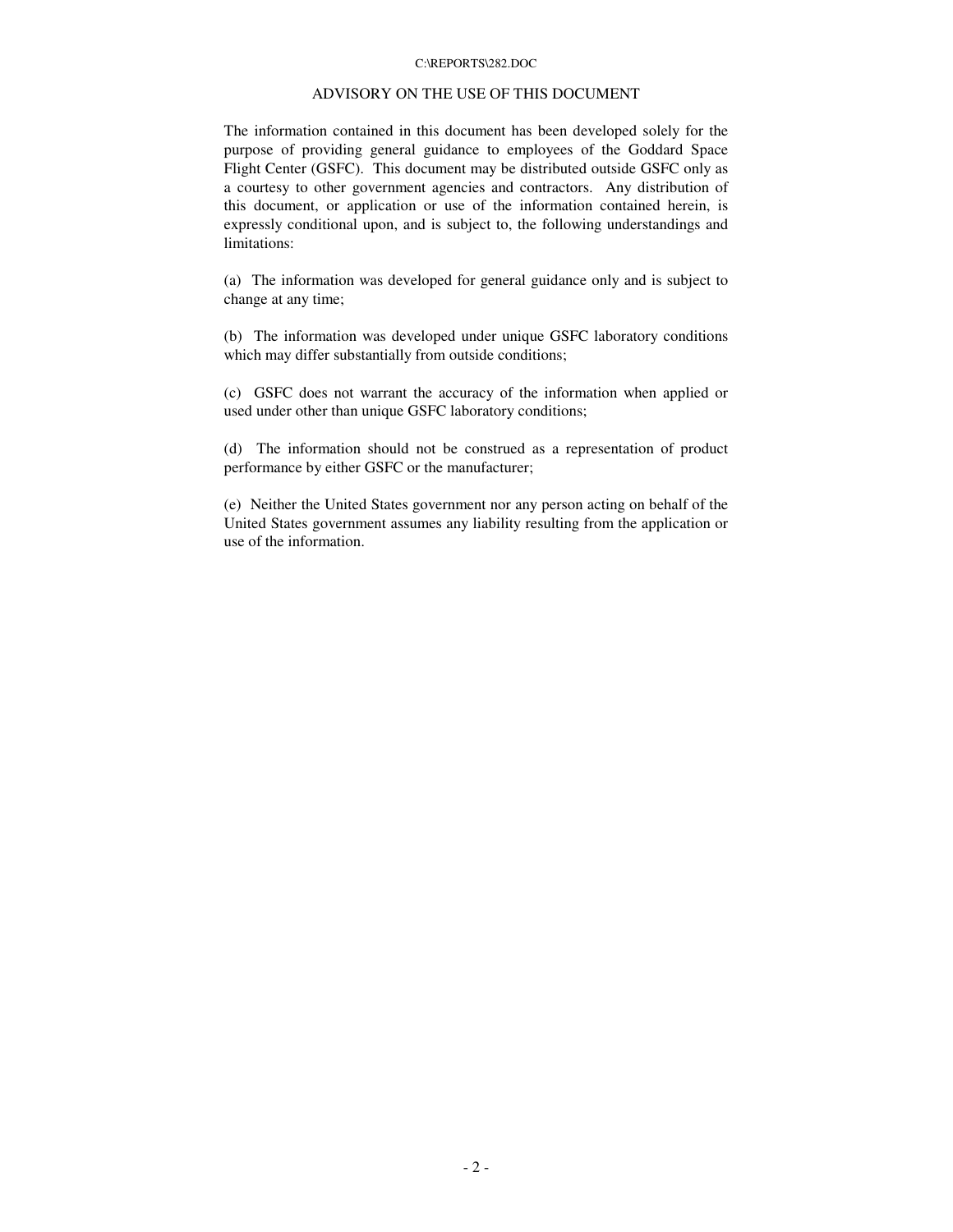# C:\REPORTS\282.DOC

# TABLE I. Part Information

| Generic Part Number:                               | AD829              |  |  |  |  |  |
|----------------------------------------------------|--------------------|--|--|--|--|--|
| <b>HST/STIS</b><br>Part Number:<br><b>HST/STIS</b> | AD829SQ/883B       |  |  |  |  |  |
| Control Number:                                    | 12887              |  |  |  |  |  |
| Charge Number:                                     | EE56352            |  |  |  |  |  |
| Manufacturer:                                      | Analog Devices Inc |  |  |  |  |  |
| Lot Date Code:                                     | 9443A              |  |  |  |  |  |
| <b>Quantity Tested:</b>                            | 7                  |  |  |  |  |  |
| Serial Number of<br><b>Control Samples:</b>        | 60, 61             |  |  |  |  |  |
| Serial Numbers of<br><b>Radiation Samples:</b>     | 62, 63, 64, 65, 66 |  |  |  |  |  |
| Part Function:                                     | $Op-Amp$           |  |  |  |  |  |
| Part Technology:                                   | <b>CMOS</b>        |  |  |  |  |  |
| Package Style:                                     | 8-pin Cerdip       |  |  |  |  |  |
| Test Equipment:                                    | A540               |  |  |  |  |  |
| Test Engineer:                                     | Tim Mondy          |  |  |  |  |  |

\* No radiation tolerance/hardness was guaranteed by the manufacturer for this part.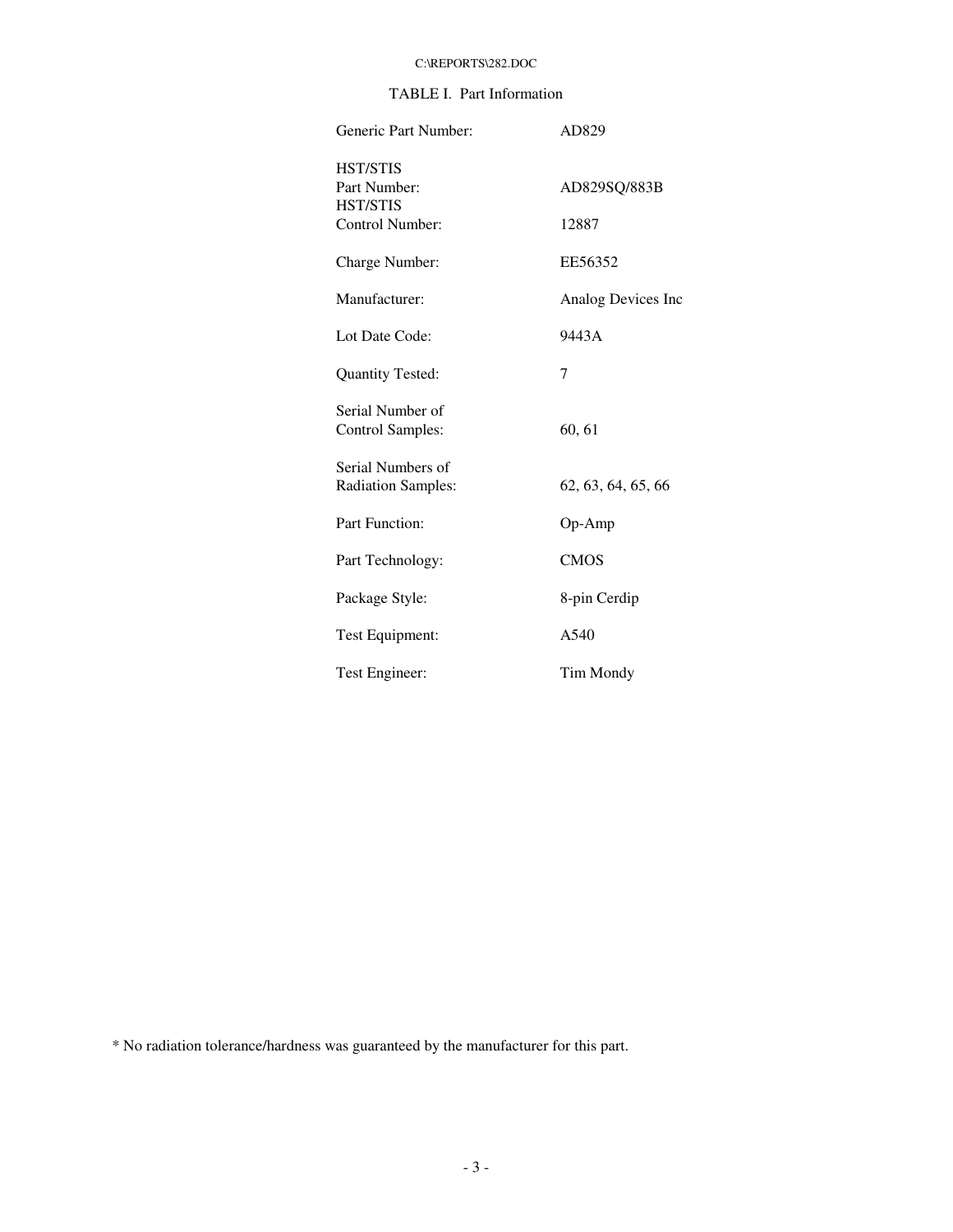### C:\REPORTS\282.DOC

| TABLE II. Radiation Schedule for AD829   |             |
|------------------------------------------|-------------|
| <b>EVENTS</b>                            | <b>DATE</b> |
| 1) INITIAL ELECTRICAL MEASUREMENTS       | 08/07/95    |
| 2) 1 KRAD IRRADIATION (0.05 KRADS/HOUR)  | 08/17/95    |
| POST-1 KRAD ELECTRICAL MEASUREMENT       | 08/18/95    |
| 3) 2 KRAD IRRADIATION (0.05 KRADS/HOUR)  | 08/18/95    |
| POST-2 KRAD ELECTRICAL MEASUREMENT       | 08/21/95    |
| 4) 3 KRAD IRRADIATION (0.05 KRADS/HOUR)  | 08/21/95    |
| POST-3 KRAD ELECTRICAL MEASUREMENT       | 08/22/95    |
| 5) 10 KRAD IRRADIATION (0.35 KRADS/HOUR) | 08/22/95    |
| POST-10 KRAD ELECTRICAL MEASUREMENT      | 08/23/95    |